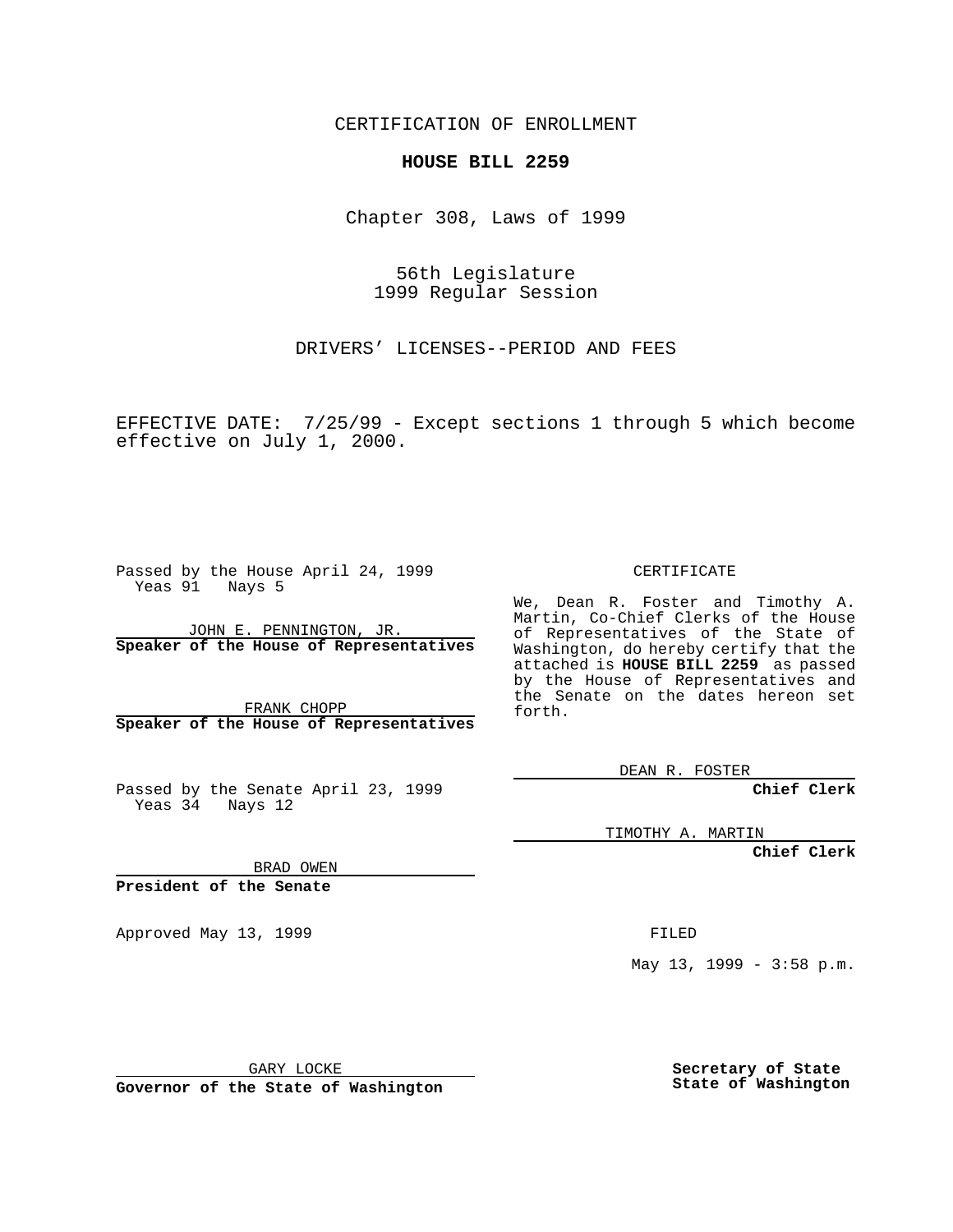## **HOUSE BILL 2259** \_\_\_\_\_\_\_\_\_\_\_\_\_\_\_\_\_\_\_\_\_\_\_\_\_\_\_\_\_\_\_\_\_\_\_\_\_\_\_\_\_\_\_\_\_\_\_

\_\_\_\_\_\_\_\_\_\_\_\_\_\_\_\_\_\_\_\_\_\_\_\_\_\_\_\_\_\_\_\_\_\_\_\_\_\_\_\_\_\_\_\_\_\_\_

## AS AMENDED BY THE SENATE

Passed Legislature - 1999 Regular Session

**State of Washington 56th Legislature 1999 Regular Session By** Representatives Murray, Hankins, Ogden, K. Schmidt, Fisher, Radcliff, Hatfield, Hurst and Morris

Read first time 03/03/1999. Referred to Committee on Transportation.

 AN ACT Relating to issuing drivers' licenses; amending RCW 46.20.120, 46.20.161, 46.20.181, 46.20.470, and 46.20.505; and providing an effective date.

BE IT ENACTED BY THE LEGISLATURE OF THE STATE OF WASHINGTON:

 **Sec. 1.** RCW 46.20.120 and 1999 c 6 s 19 are each amended to read as follows:

 An applicant for a new or renewed driver's license must successfully pass a driver licensing examination to qualify for a driver's license. The department shall give examinations at places and times reasonably available to the people of this state.

(1) **Waiver**. The department may waive:

 (a) All or any part of the examination of any person applying for the renewal of a driver's license unless the department determines that the applicant is not qualified to hold a driver's license under this title; or

 (b) The actual demonstration of the ability to operate a motor vehicle if the applicant:

 (i) Surrenders a valid driver's license issued by the person's previous home state; and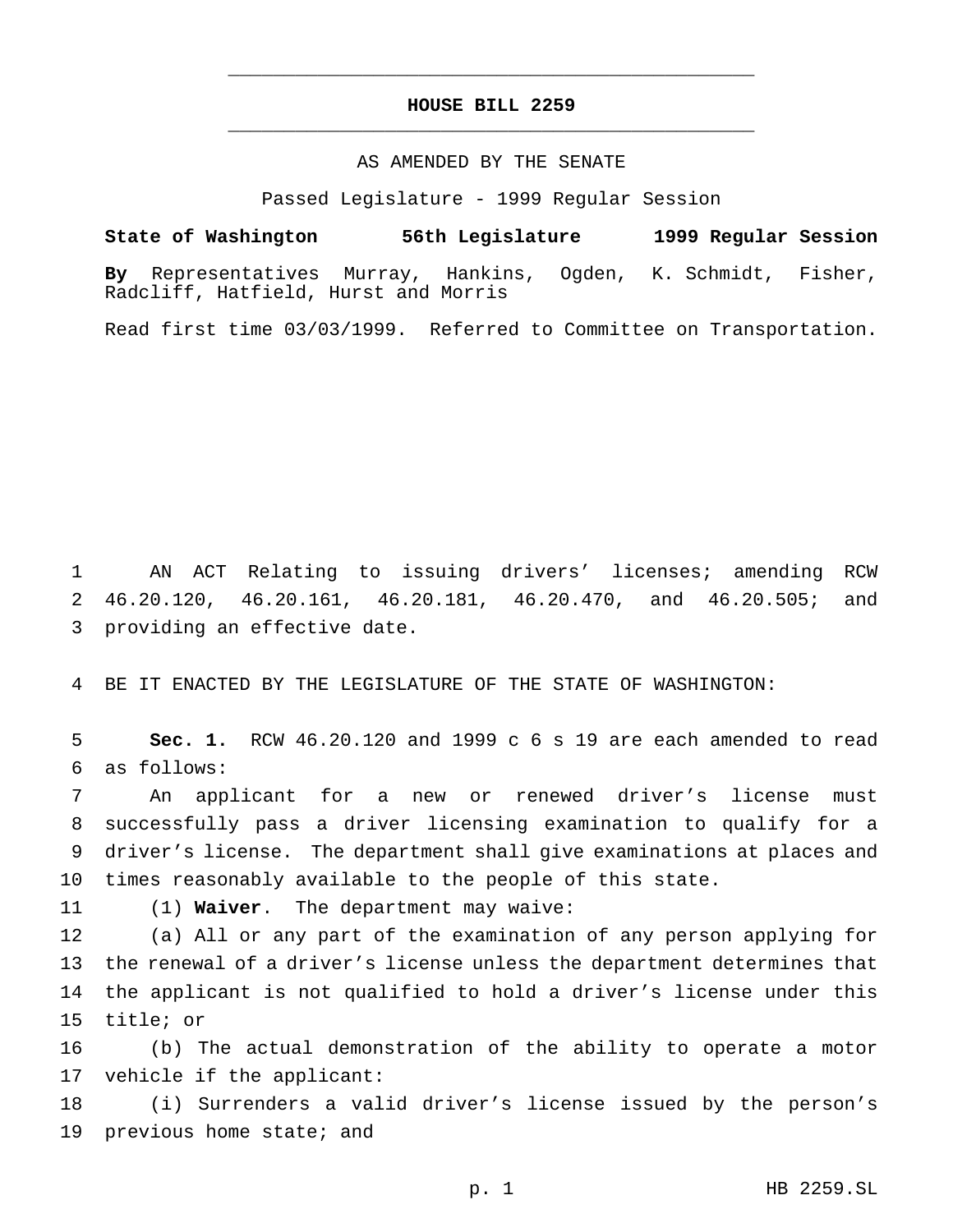(ii) Is otherwise qualified to be licensed.

 (2) **Fee**. Each applicant for a new license must pay an examination fee of seven dollars.

 (a) The examination fee is in addition to the fee charged for issuance of the license.

(b) "New license" means a license issued to a driver:

(i) Who has not been previously licensed in this state; or

 (ii) Whose last previous Washington license has been expired for 9 more than ((four)) five years.

 **Sec. 2.** RCW 46.20.161 and 1999 c 6 s 22 are each amended to read as follows:

12 The department, upon receipt of a fee of ((fourteen)) twenty-five 13 dollars, unless the driver's license is issued for a period other than 14 five years, in which case the fee shall be five dollars for each year 15 that the license is issued, which includes the fee for the required photograph, shall issue to every qualifying applicant a driver's license. The license must include a distinguishing number assigned to the licensee, the name of record, date of birth, Washington residence address, photograph, a brief description of the licensee, and either a facsimile of the signature of the licensee or a space upon which the licensee shall write his or her usual signature with pen and ink immediately upon receipt of the license. No license is valid until it has been so signed by the licensee.

 **Sec. 3.** RCW 46.20.181 and 1999 c 6 s 23 are each amended to read as follows:

 (1) Except as provided in subsection (4) of this section, every 27 driver's license expires on the ((fourth)) fifth anniversary of the licensee's birthdate following the issuance of the license.

 (2) A person may renew his or her license on or before the expiration date by submitting an application as prescribed by the 31 department and paying a fee of ((<del>fourteen</del>)) <u>twenty-five</u> dollars. This fee includes the fee for the required photograph.

 (3) A person renewing his or her driver's license more than sixty days after the license has expired shall pay a penalty fee of ten dollars in addition to the renewal fee, unless his or her license expired when: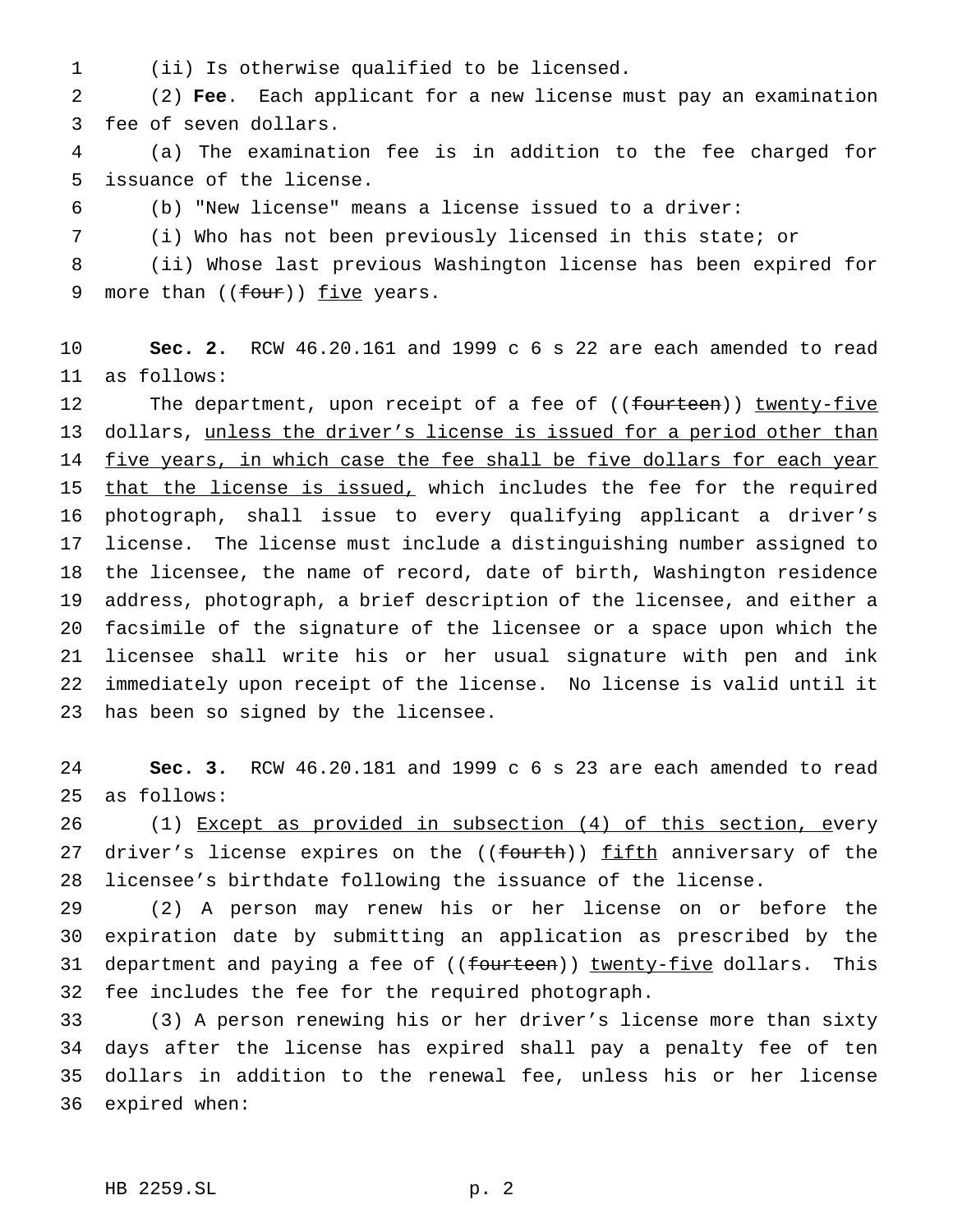(a) The person was outside the state and he or she renews the license within sixty days after returning to this state; or

 (b) The person was incapacitated and he or she renews the license within sixty days after the termination of the incapacity.

 (4) During the period from July 1, 2000, to July 1, 2006, the department may issue or renew a driver's license for a period other than five years, or may extend by mail a license that has already been 8 issued, in order to evenly distribute, as nearly as possible, the yearly renewal rate of licensed drivers. The fee for a driver's 10 license issued or renewed for a period other than five years, or that 11 has been extended by mail, is five dollars for each year that the 12 license is issued, renewed, or extended. The department may adopt any rules as are necessary to carry out this subsection.

 **Sec. 4.** RCW 46.20.470 and 1989 c 178 s 21 are each amended to read as follows:

 There shall be an additional fee for issuing any class of commercial driver's license in addition to the prescribed fee required for the issuance of the original driver's license. The additional fee 19 for each class shall not exceed  $((\text{twelve}))$  twenty dollars for the 20 original commercial driver's license or subsequent renewals, unless the commercial driver's license is renewed or extended for a period other 22 than five years, in which case the fee for each class shall not exceed four dollars for each year that the commercial driver's license is 24 renewed or extended. The fee shall be deposited in the highway safety fund.

 **Sec. 5.** RCW 46.20.505 and 1993 c 115 s 1 are each amended to read as follows:

 Every person applying for a special endorsement or a new category of endorsement of a driver's license authorizing such person to drive a motorcycle or a motor-driven cycle shall pay an examination fee of two dollars which is not refundable. In addition, the endorsement fee 32 for the initial or new category motorcycle endorsement shall ((be six)) 33 not exceed ten dollars, and the subsequent renewal endorsement fee 34 shall ((be fourteen)) not exceed twenty-five dollars, unless the 35 endorsement is renewed or extended for a period other than five years, in which case the subsequent renewal endorsement fee shall not exceed 37 five dollars for each year that the endorsement is renewed or extended.